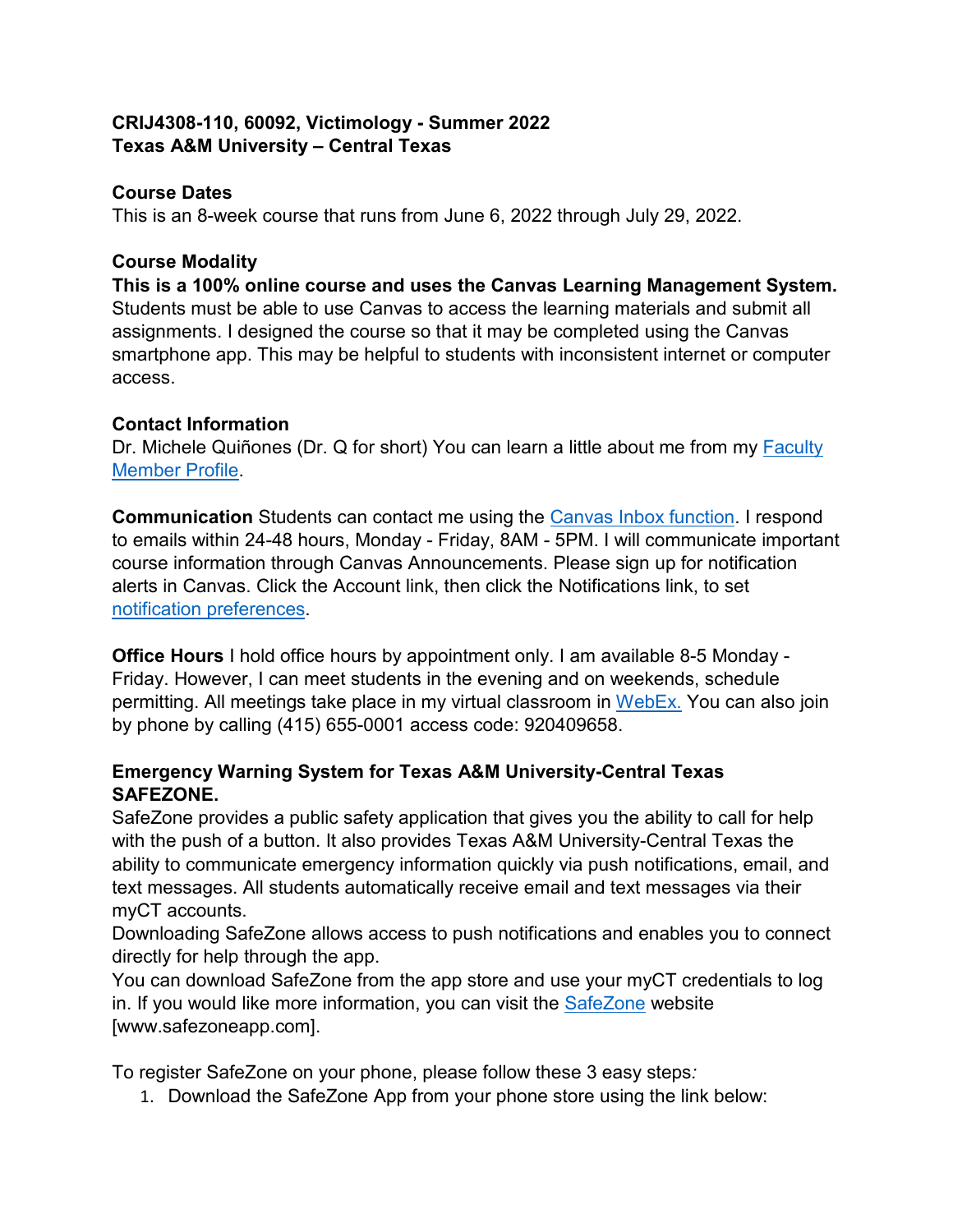- o [iPhone/iPad:](https://apps.apple.com/app/safezone/id533054756) [https://apps.apple.com/app/safezone/id533054756]
- o [Android Phone / Tablet](https://play.google.com/store/apps/details?id=com.criticalarc.safezoneapp) [https://play.google.com/store/apps/details?id=com.criticalarc.safezoneapp ]
- 2. Launch the app and enter your myCT email address (e.g. {name}@tamuct.edu)
- 3. Complete your profile and accept the terms of service

### **Course Description**

Victimology provides a comprehensive study of victimization, including the relationship between the victims and offenders, and their interaction with the criminal justice system. Specifically, students will learn about the history of Victimology, theories explaining victimization, victims' rights and remedies, and will cover specific crimes and how they affect crime victims.

The goal of the course is to help students become familiar with theories of victimization, victimization research, and victim centered policies and programs. By the end of this course students should be able to demonstrate they understand theories of victimization and can critically evaluate them. The objectives of the course are to learn key concepts of criminology.

By the end of the course, students should demonstrate the following:

- 1. the history of victim recognition, rights, and services.
- 2. the content of major theories or crime and victimization.
- 3. the demographics of victims.
- 4. the behaviors and responses to victimization
- 5. theoretical research within the field of criminal justice regarding victims.

# **Course Textbook**

Daigle, L. and Muftic, R. Lisa (2019). *Victimology, 2nd ed.* Thousand Oaks, CA: SAGE Publications. ISBN: 1544344120

#### **Major Course Requirements**

**Chapter Review Quizzes (25%)** The purpose of chapter review quizzes of chapter quizzes is to assess a student's basic understanding of the material in the textbook. Review materials are available in the modules to help with quizzes.

**Media Quizzes (35%)** Students watch videos and listen to podcasts that relate to the course content. Media quizzes present the course information in a different manner and demonstrate its application in the real world. *Students receive 2 attempts on media quizzes.*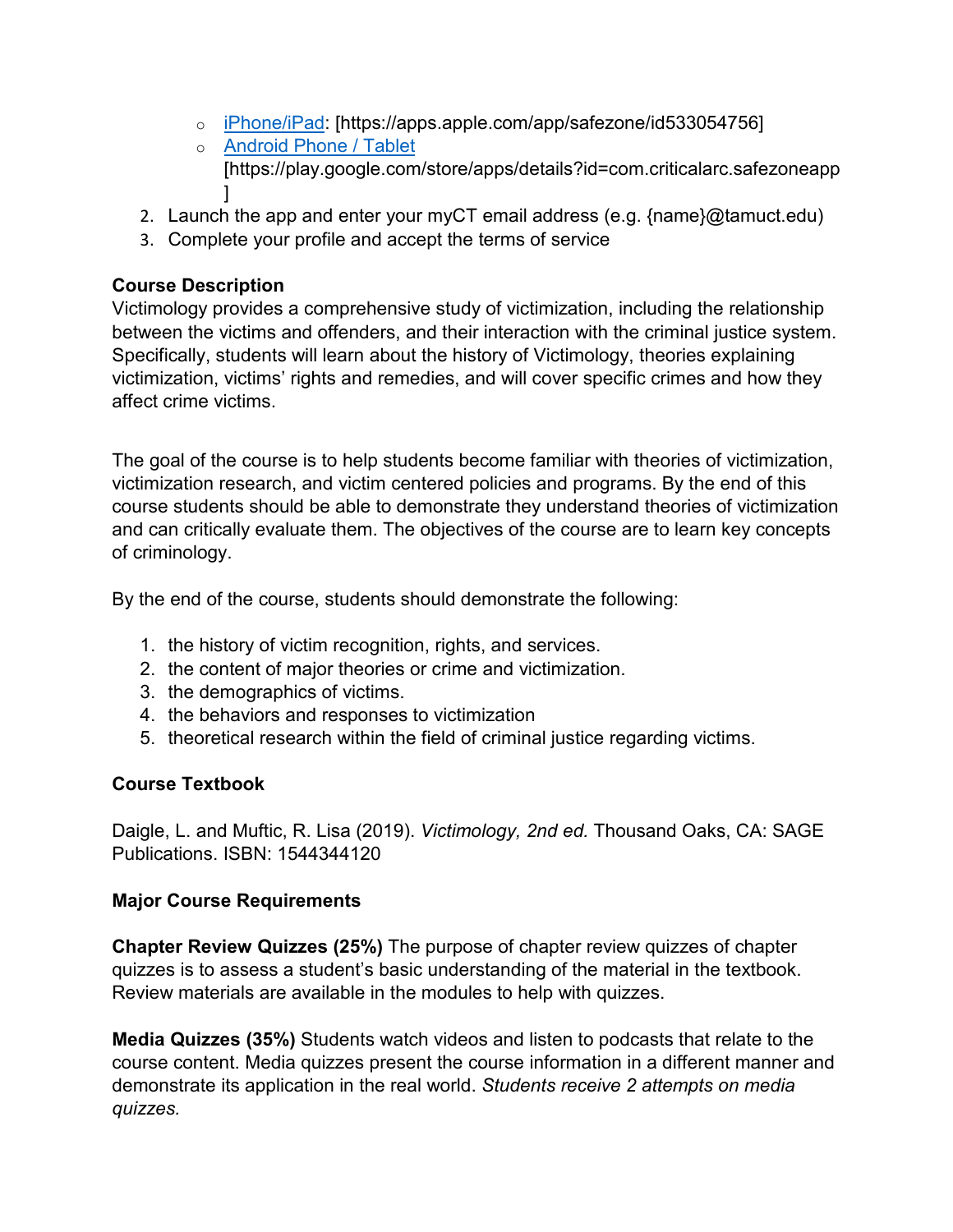**Exams (Worth 40%)** Exams (40%) Exams test your understanding of the material covered in the slides, media assignments, and book. Exams are multiple choice, open note, and not timed.

#### **Grading Criteria Rubric and Conversion**

**Accessing Grades** Students can view their grades in the Canvas Gradebook by going to "Grades" link on Canvas. Most grades are available immediately. Grades for written assignments are returned within 7-10 days of the due date.

**Grading Rubric** A C grade is average, to earn an overall grade higher than a C you must consistently produce high quality and outstanding work. See individual assignments for more detailed rubrics.

- A, 90-100: Outstanding work and mastery of material.
- B, 80-89: High quality work and good understanding of the material.
- C, 70-79: Satisfactory work and basic understanding of the material.
- D, 60-69: Missing work and insufficient understanding of the material.
- F, <59: Missing work and no understanding of the material.

#### **Student Attendance and Performance**

**Attendance** Though students can mostly work at their own pace, if assignments are not completed regularly, they may be marked as "not attending" which can affect enrollment status and financial aid.

**Early Assignments, Late Assignments, Missed Assignments** All materials are posted at the start of the semester so students who wish to work ahead can. I provide due dates for study packets to help keep students on track. However, quizzes and videos can be completed until the final week of class. Exam dates are firm.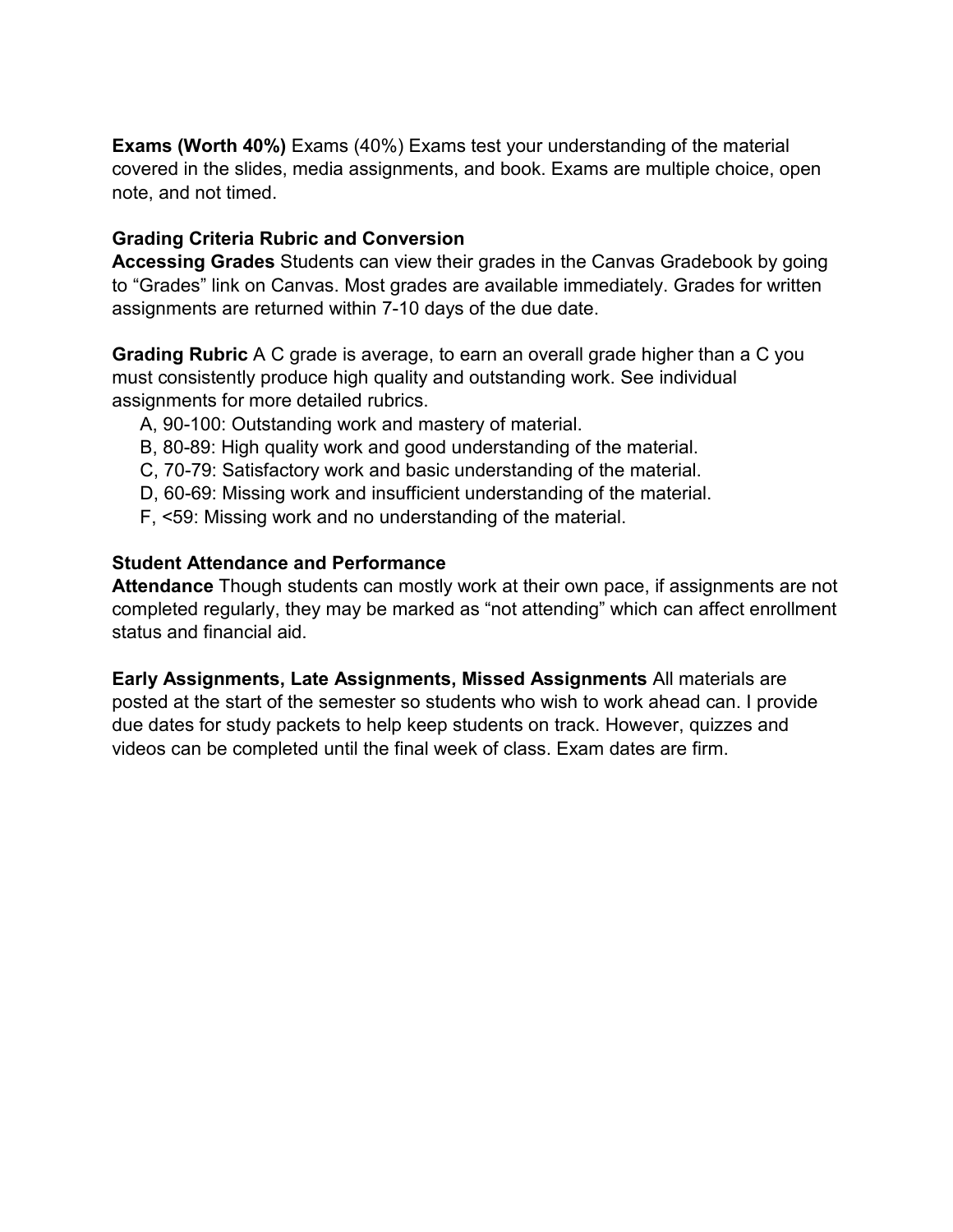# **8 Week Course Calendar**

This is an 8-week course, so there is little time to waste. Get started early and work ahead when possible!

| Date             | <b>Details</b>                                                                                                                                                                | Due            |
|------------------|-------------------------------------------------------------------------------------------------------------------------------------------------------------------------------|----------------|
| Mon Jun 6, 2022  | Page COURSE PREP: Are you new to using Canvas? Watch these<br>short Canvas tutorial videos to help you get started!                                                           | to do: 11:59pm |
|                  | Page COURSE PREP: How Can We Help You? Here are links to<br>TAMUCT offices that can help you succeed in your classes, help<br>you out in an emergency and manage your health. | to do: 11:59pm |
| Sat Jun 11, 2022 | Page VICTIMOLOGY: Chapter 2                                                                                                                                                   | to do: 11:59pm |
|                  | Assignment Dark Figure of Crime                                                                                                                                               | due by 11:59pm |
|                  | Assignment Listen to My Story Communicating With Victims of<br><b>Crime Video</b>                                                                                             | due by 11:59pm |
|                  | Assignment NCVRW -30 Years: Restoring the Balance of Justice                                                                                                                  | due by 11:59pm |
|                  | Assignment Office for Victims of Crime                                                                                                                                        | due by 11:59pm |
| Sat Jun 18, 2022 | Page VICTIMOLOGY: Chapter 3                                                                                                                                                   | to do: 11:59pm |
|                  | Page VICTIMOLOGY: Chapter 4                                                                                                                                                   | to do: 11:59pm |
|                  | Assignment Robert Agnew on Strain Theory                                                                                                                                      | due by 11:59pm |
| Sat Jun 25, 2022 | Page VICTIMOLOGY: Chapter 6                                                                                                                                                   | to do: 11:59pm |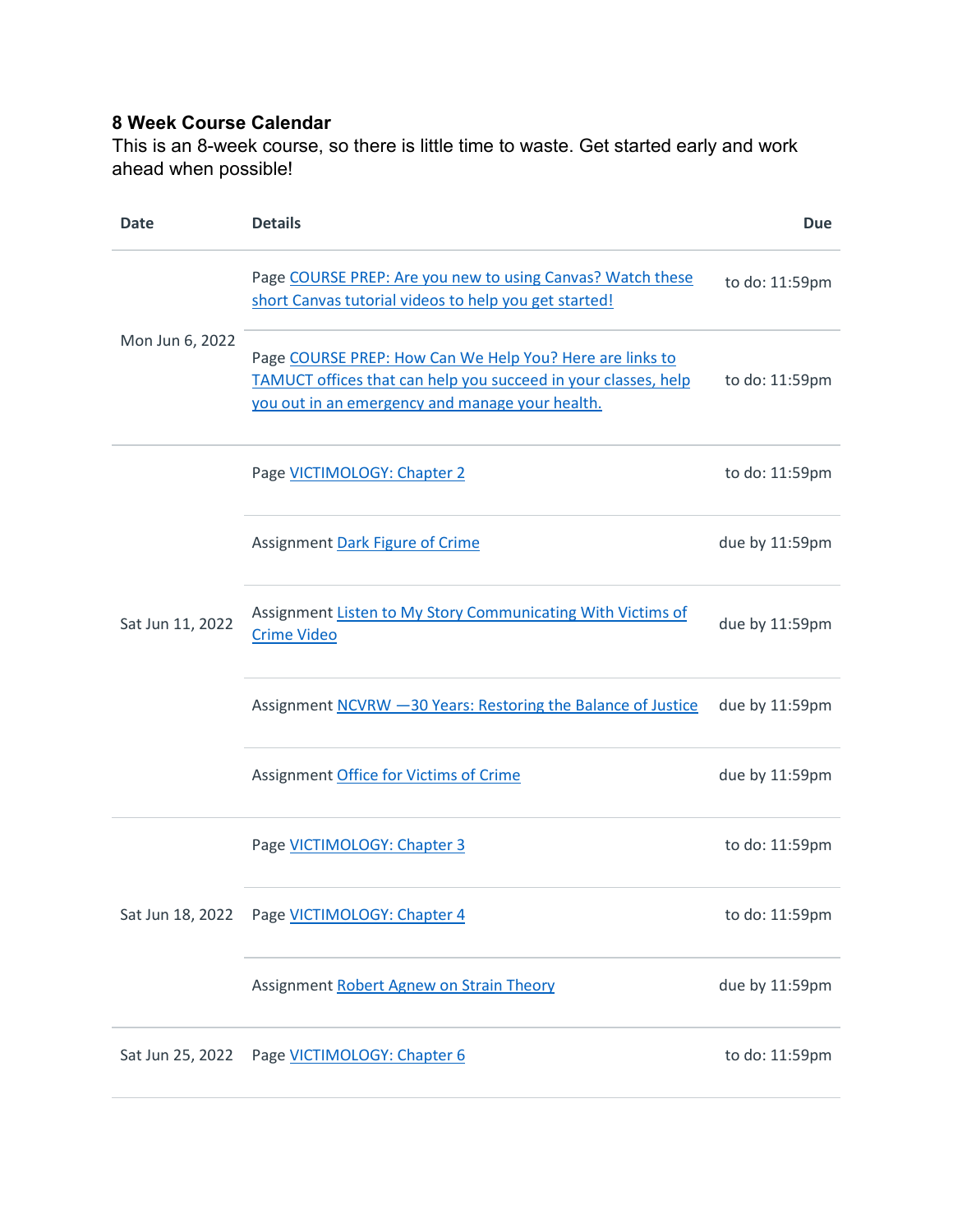| <b>Date</b>     | <b>Details</b>                                                                                   | <b>Due</b>     |
|-----------------|--------------------------------------------------------------------------------------------------|----------------|
|                 | Assignment Jackson Katz: Violence against women-it's a men's<br><i>issue</i>                     | due by 11:59pm |
|                 | Assignment Victim Rights in the Pretrial Process                                                 | due by 11:59pm |
| Sat Jul 2, 2022 | Page VICTIMOLOGY: Chapter 7                                                                      | to do: 11:59am |
|                 | Page VICTIMOLOGY: Chapter 8                                                                      | to do: 11:59am |
|                 | Assignment Khalida Brohi: How I work to protect women from<br>honor killings                     | due by 11:59pm |
|                 | Assignment Victimology: Midterm                                                                  | due by 11:59pm |
| Sat Jul 9, 2022 | Page VICTIMOLOGY: Chapter 10                                                                     | to do: 11:59am |
|                 | Page VICTIMOLOGY: Chapter 9                                                                      | to do: 11:59am |
|                 | Assignment Beyond 'Good' Vs. 'Bad' Touch: 4 Lessons To Help<br><b>Prevent Child Sexual Abuse</b> | due by 11:59pm |
|                 | Assignment Domestic violence   NHS                                                               | due by 11:59pm |
|                 | Assignment Rape Statistics Program                                                               | due by 11:59pm |
|                 | Assignment Why domestic violence victims don't leave                                             | due by 11:59pm |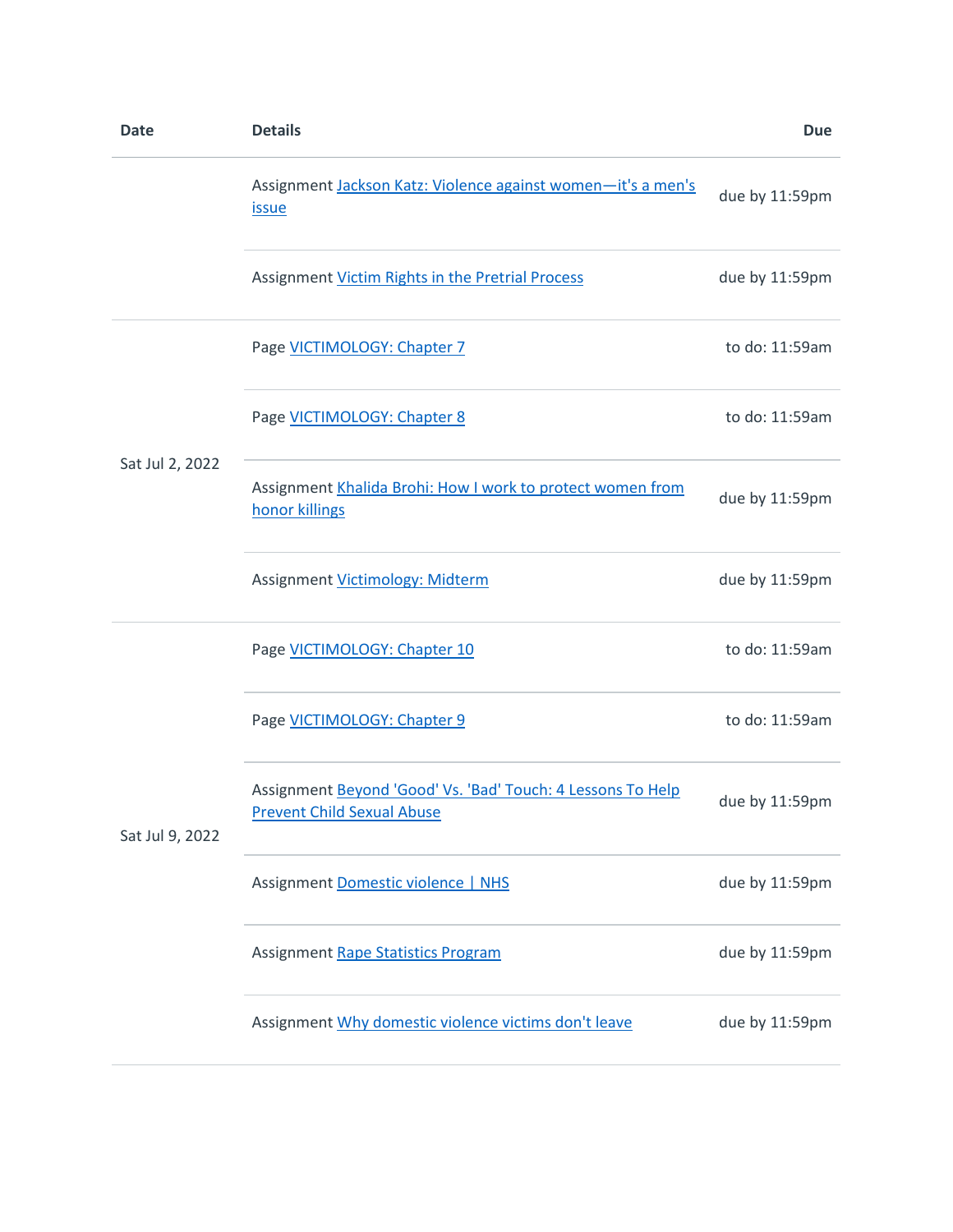| <b>Date</b>      | <b>Details</b>                                             | <b>Due</b>     |
|------------------|------------------------------------------------------------|----------------|
| Sat Jul 16, 2022 | Page VICTIMOLOGY: Chapter 11                               | to do: 11:59am |
|                  | Page VICTIMOLOGY: Chapter 12                               | to do: 11:59am |
| Sat Jul 23, 2022 | Page VICTIMOLOGY: Chapter 13                               | to do: 11:59am |
|                  | Assignment Victim of Underage Human Trafficking Speaks Out | due by 11:59pm |
| Fri Jul 29, 2022 | <b>Assignment Victimology: Final</b>                       | due by 11:59pm |

#### **Important University Dates**

<https://www.tamuct.edu/registrar/academic-calendar.html>

#### **Technology Requirements**

This course will use the A&M-Central Texas Instructure Canvas learning management system. We strongly recommend the latest versions of Chrome or Firefox browsers. Canvas no longer supports any version of Internet Explorer.

Logon to A&M-Central Texas Canvas [https://tamuct.instructure.com/] or access Canvas through the TAMUCT Online link in myCT

[https://tamuct.onecampus.com/]. You will log in through our Microsoft portal.

Username: Your MyCT email address. Password: Your MyCT password Canvas Support

Use the Canvas Help link, located at the bottom of the left-hand menu, for issues with Canvas. You can select "Chat with Canvas Support," submit a support request through "Report a Problem," or call the Canvas support line: 1-844-757-0953.

For issues related to course content and requirements, contact your instructor.

#### **Online Proctored Testing**

A&M-Central Texas uses Proctorio for online identity verification and proctored testing. This service is provided at no direct cost to students. If the course requires identity verification or proctored testing, the technology requirements are: Any computer meeting the minimum computing requirements, plus web camera, speaker, and microphone (or headset). Proctorio also requires the Chrome web browser with their custom plug in.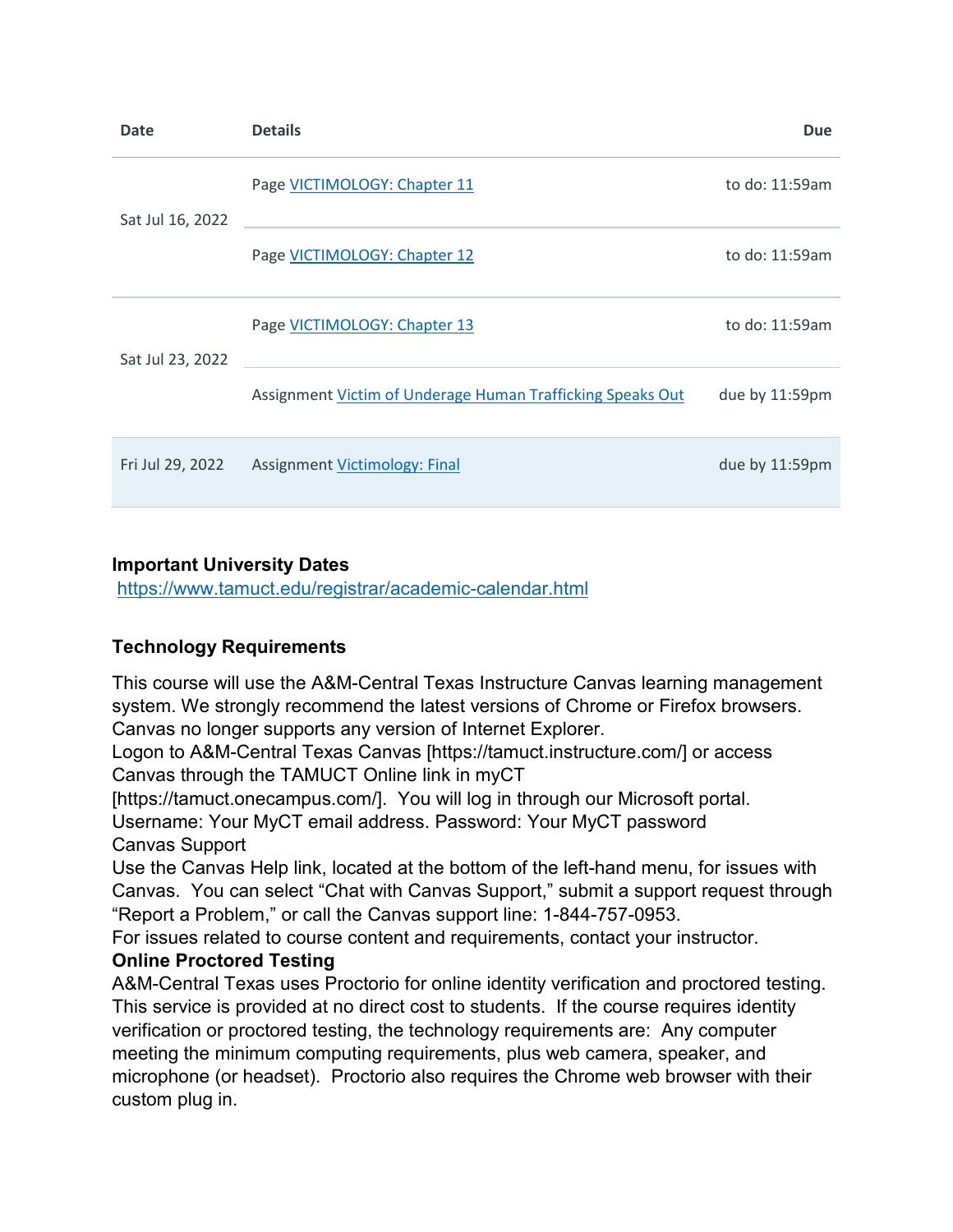### Other Technology Support

For log-in problems, students should contact Help Desk Central, 24 hours a day, 7 days a week

Email: [helpdesk@tamu.edu](mailto:helpdesk@tamu.edu)

Phone: (254) 519-5466

[Web Chat:](http://hdc.tamu.edu/) [http://hdc.tamu.edu]

*Please let the support technician know you are an A&M-Central Texas student.*

# **UNIVERSITY RESOURCES, PROCEDURES, AND GUIDELINES**

# **Drop Policy**

If you discover that you need to drop this class, you must complete the [Drop Request](https://federation.ngwebsolutions.com/sp/startSSO.ping?PartnerIdpId=https://eis-prod.ec.tamuct.edu:443/samlsso&SpSessionAuthnAdapterId=tamuctDF&TargetResource=https%3a%2f%2fdynamicforms.ngwebsolutions.com%2fSubmit%2fStart%2f53b8369e-0502-4f36-be43-f02a4202f612) Dynamic Form through Warrior Web.

[https://federation.ngwebsolutions.com/sp/startSSO.ping?PartnerIdpId=https://eisprod.ec.tamuct.edu:443/samlsso&SpSessionAuthnAdapterId=tamuctDF&TargetResour ce=https%3a%2f%2fdynamicforms.ngwebsolutions.com%2fSubmit%2fStart%2f53b836 9e-0502-4f36-be43-f02a4202f612].

Faculty cannot drop students; this is always the responsibility of the student. The Registrar's Office will provide a deadline on the Academic Calendar for which the form must be completed. Once you submit the completed form to the Registrar's Office, you must go into Warrior Web and confirm that you are no longer enrolled. If you still show as enrolled, FOLLOW-UP with the Registrar's Office immediately. You are to attend class until the procedure is complete to avoid penalty for absence. Should you miss the drop deadline or fail to follow the procedure, you will receive an F in the course, which may affect your financial aid and/or VA educational benefits.

# **Academic Integrity**

Texas A&M University-Central Texas values the integrity of the academic enterprise and strives for the highest standards of academic conduct. A&M-Central Texas expects its students, faculty, and staff to support the adherence to high standards of personal and scholarly conduct to preserve the honor and integrity of the creative community. Any deviation by students from this expectation may result in a failing grade for the assignment and potentially a failing grade for the course. All academic misconduct concerns will be referred to the Office of Student Conduct. When in doubt on collaboration, citation, or any issue, please contact your instructor before taking a course of action.

For more [information regarding the Student Conduct process,](https://nam04.safelinks.protection.outlook.com/?url=https%3A%2F%2Fwww.tamuct.edu%2Fstudent-affairs%2Fstudent-conduct.html&data=04%7C01%7Clisa.bunkowski%40tamuct.edu%7Ccfb6e486f24745f53e1a08d910055cb2%7C9eed4e3000f744849ff193ad8005acec%7C0%7C0%7C637558437485252160%7CUnknown%7CTWFpbGZsb3d8eyJWIjoiMC4wLjAwMDAiLCJQIjoiV2luMzIiLCJBTiI6Ik1haWwiLCJXVCI6Mn0%3D%7C1000&sdata=yjftDEVHvLX%2FhM%2FcFU0B99krV1RgEWR%2BJ%2BhvtoR6TYk%3D&reserved=0)

[https://www.tamuct.edu/student-affairs/student-conduct.html].

If you know of potential honor violations by other students, you may [submit a report,](https://nam04.safelinks.protection.outlook.com/?url=https%3A%2F%2Fcm.maxient.com%2Freportingform.php%3FTAMUCentralTexas%26layout_id%3D0&data=04%7C01%7Clisa.bunkowski%40tamuct.edu%7Ccfb6e486f24745f53e1a08d910055cb2%7C9eed4e3000f744849ff193ad8005acec%7C0%7C0%7C637558437485262157%7CUnknown%7CTWFpbGZsb3d8eyJWIjoiMC4wLjAwMDAiLCJQIjoiV2luMzIiLCJBTiI6Ik1haWwiLCJXVCI6Mn0%3D%7C1000&sdata=CXGkOa6uPDPX1IMZ87z3aZDq2n91xfHKu4MMS43Ejjk%3D&reserved=0) [https://cm.maxient.com/reportingform.php?TAMUCentralTexas&layout\_id=0].

# **Academic Accommodations**

At Texas A&M University-Central Texas, we value an inclusive learning environment where every student has an equal chance to succeed and has the right to a barrier-free education. The Warrior Center for Student Success, Equity and Inclusion is responsible for ensuring that students with a disability receive equal access to the university's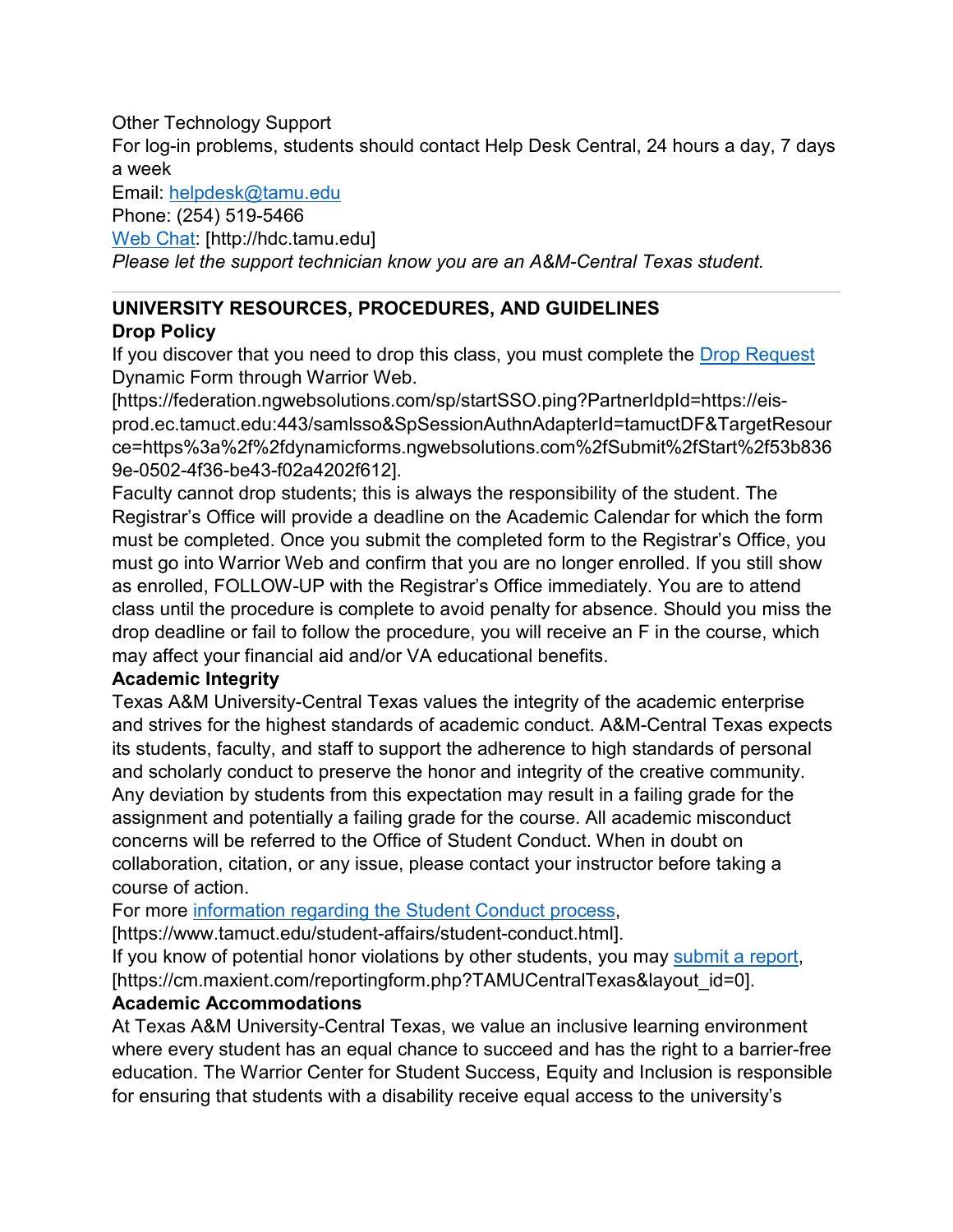programs, services and activities. If you believe you have a disability requiring reasonable accommodations, please contact the Office of Access and Inclusion, WH-212; or call (254) 501-5836. Any information you provide is private and confidential and will be treated as such.

For more information, please visit our [Access & Inclusion](https://tamuct.instructure.com/courses/717) Canvas page (log-in required) [https://tamuct.instructure.com/courses/717]

Important information for Pregnant and/or Parenting Students

Texas A&M University-Central Texas supports students who are pregnant and/or parenting. In accordance with requirements of Title IX and related guidance from US Department of Education's Office of Civil Rights, the Dean of Student Affairs' Office can assist students who are pregnant and/or parenting in seeking accommodations related to pregnancy and/or parenting. Students should seek out assistance as early in the pregnancy as possible. For more information, please visit [Student Affairs](https://www.tamuct.edu/student-affairs/pregnant-and-parenting-students.html)

[https://www.tamuct.edu/student-affairs/pregnant-and-parenting-students.html]. Students may also contact the institution's Title IX Coordinator. If you would like to read more about these [requirements and guidelines](http://www2.ed.gov/about/offices/list/ocr/docs/pregnancy.pdf) online, please visit the website [http://www2.ed.gov/about/offices/list/ocr/docs/pregnancy.pdf].

Title IX of the Education Amendments Act of 1972 prohibits discrimination on the basis of sex and gender–including pregnancy, parenting, and all related conditions. A&M-Central Texas is able to provide flexible and individualized reasonable accommodation to pregnant and parenting students. All pregnant and parenting students should contact the Associate Dean in the Division of Student Affairs at (254) 501-5909 to seek out assistance. Students may also contact the University's Title IX Coordinator.

#### **Tutoring**

Tutoring is available to all A&M-Central Texas students, both virtually and in-person. Student success coaching is available online upon request.

If you have a question, are interested in becoming a tutor, or in need of success coaching contact the Warrior Center for Student Success, Equity and Inclusion at (254) 501-5836, visit the Warrior Center at 212 Warrior Hall, or by emailing [WarriorCenter@tamuct.edu.](mailto:WarriorCenter@tamuct.edu)

To schedule tutoring sessions and view tutor availability, please visit [Tutor Matching](https://tutormatchingservice.com/TAMUCT)  [Services](https://tutormatchingservice.com/TAMUCT) [https://tutormatchingservice.com/TAMUCT] or visit the Tutoring Center in 111 Warrior Hall.

Chat live with a remote tutor 24/7 for almost any subject from on your computer! Tutor.com is an online tutoring platform that enables A&M-Central Texas students to log in and receive online tutoring support at no additional cost. This tool provides tutoring in over 40 subject areas except writing support. Access Tutor.com through Canvas. **University Writing Center**

Located in Warrior Hall 416, the University Writing Center (UWC) at Texas A&M University–Central Texas (A&M–Central Texas) is a free service open to all A&M– Central Texas students. For the Summer 2022 semester, the hours of operation are from 10:00 a.m.-4:00 p.m. Monday thru Thursday in Warrior Hall 416 (with online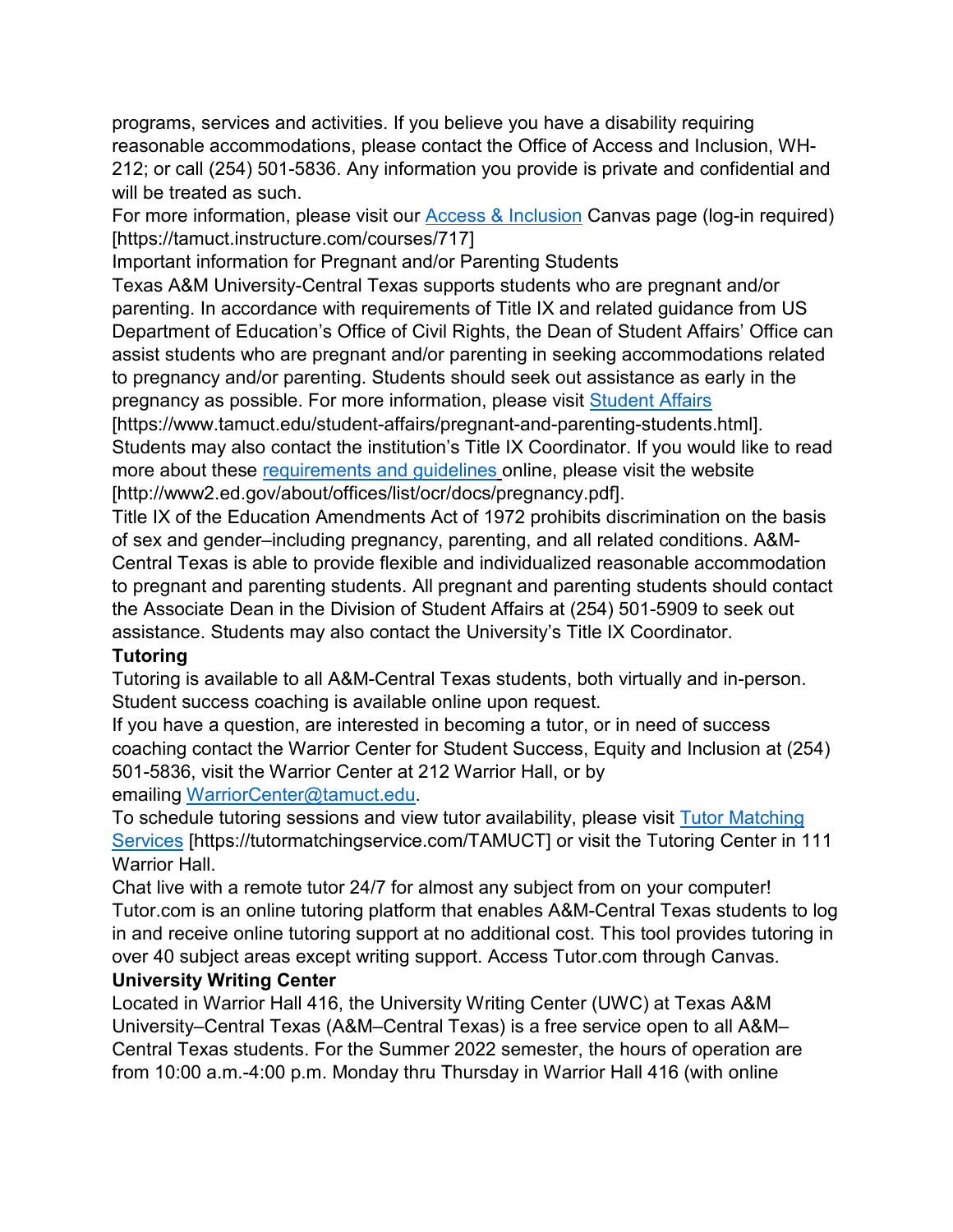tutoring available every hour as well) with satellite hours available online only Monday thru Thursday from 6:00-9:00 p.m. and most Saturdays from 12:00-3:00 p.m. Tutors are prepared to help writers of all levels and abilities at any stage of the writing process. While tutors will not write, edit, or grade papers, they will assist students in developing more effective composing practices. By providing a practice audience for students' ideas and writing, our tutors highlight the ways in which they read and interpret students' texts, offering guidance and support throughout the various stages of the writing process. In addition, students may work independently in the UWC by checking out a laptop that runs the Microsoft Office suite and connects to WIFI, or by consulting our resources on writing, including all of the relevant style guides. Whether you need help brainstorming ideas, organizing an essay, proofreading, understanding proper citation practices, or just want a quiet place to work, the UWC is here to help! Students may arrange a one-to-one session with a trained and experienced writing tutor by making an appointment via [WCOnline](https://tamuct.mywconline.com/) at [https://tamuct.mywconline.com/]. In addition, you can email Dr. Bruce Bowles Jr. at bruce.bowles@tamuct.edu if you have any questions about the UWC, need any assistance with scheduling, or would like to schedule a recurring appointment with your favorite tutor.

#### **University Library**

The University Library provides many services in support of research across campus and at a distance. We offer over 200 electronic databases containing approximately 400,000 eBooks and 82,000 journals, in addition to the 96,000 items in our print collection, which can be mailed to students who live more than 50 miles from campus. Research guides for each subject taught at A&M-Central Texas are available through our website to help students navigate these resources. On campus, the library offers technology including cameras, laptops, microphones, webcams, and digital sound recorders.

Research assistance from a librarian is also available 24 hours a day through our online chat service, and at the reference desk when the library is open. Research sessions can be scheduled for more comprehensive assistance, and may take place virtually through WebEx, Microsoft Teams or in-person at the library. [Schedule an appointment](https://nam04.safelinks.protection.outlook.com/?url=https%3A%2F%2Ftamuct.libcal.com%2Fappointments%2F%3Fg%3D6956&data=04%7C01%7Clisa.bunkowski%40tamuct.edu%7Cde2c07d9f5804f09518008d9ab7ba6ff%7C9eed4e3000f744849ff193ad8005acec%7C0%7C0%7C637729369835011558%7CUnknown%7CTWFpbGZsb3d8eyJWIjoiMC4wLjAwMDAiLCJQIjoiV2luMzIiLCJBTiI6Ik1haWwiLCJXVCI6Mn0%3D%7C3000&sdata=KhtjgRSAw9aq%2FoBsB6wyu8b7PSuGN5EGPypzr3Ty2No%3D&reserved=0)  [here](https://nam04.safelinks.protection.outlook.com/?url=https%3A%2F%2Ftamuct.libcal.com%2Fappointments%2F%3Fg%3D6956&data=04%7C01%7Clisa.bunkowski%40tamuct.edu%7Cde2c07d9f5804f09518008d9ab7ba6ff%7C9eed4e3000f744849ff193ad8005acec%7C0%7C0%7C637729369835011558%7CUnknown%7CTWFpbGZsb3d8eyJWIjoiMC4wLjAwMDAiLCJQIjoiV2luMzIiLCJBTiI6Ik1haWwiLCJXVCI6Mn0%3D%7C3000&sdata=KhtjgRSAw9aq%2FoBsB6wyu8b7PSuGN5EGPypzr3Ty2No%3D&reserved=0) [https://tamuct.libcal.com/appointments/?g=6956]. Assistance may cover many topics, including how to find articles in peer-reviewed journals, how to cite resources, and how to piece together research for written assignments.

Our 27,000-square-foot facility on the A&M-Central Texas main campus includes student lounges, private study rooms, group work spaces, computer labs, family areas suitable for all ages, and many other features. Services such as interlibrary loan, TexShare, binding, and laminating are available. The library frequently offers workshops, tours, readings, and other events. For more information, please visit our [Library website](https://nam04.safelinks.protection.outlook.com/?url=https%3A%2F%2Ftamuct.libguides.com%2Findex&data=04%7C01%7Clisa.bunkowski%40tamuct.edu%7C7d8489e8839a4915335f08d916f067f2%7C9eed4e3000f744849ff193ad8005acec%7C0%7C0%7C637566044056484222%7CUnknown%7CTWFpbGZsb3d8eyJWIjoiMC4wLjAwMDAiLCJQIjoiV2luMzIiLCJBTiI6Ik1haWwiLCJXVCI6Mn0%3D%7C1000&sdata=2R755V6rcIyedGrd4Os5rkgn1PvhHKU3kUV1vBKiHFo%3D&reserved=0)

[http://tamuct.libguides.com/index].

# **A Note about Sexual Violence at A&M-Central Texas**

Sexual violence is a serious safety, social justice, and public health issue. The university offers support for anyone struggling with these issues. University faculty are